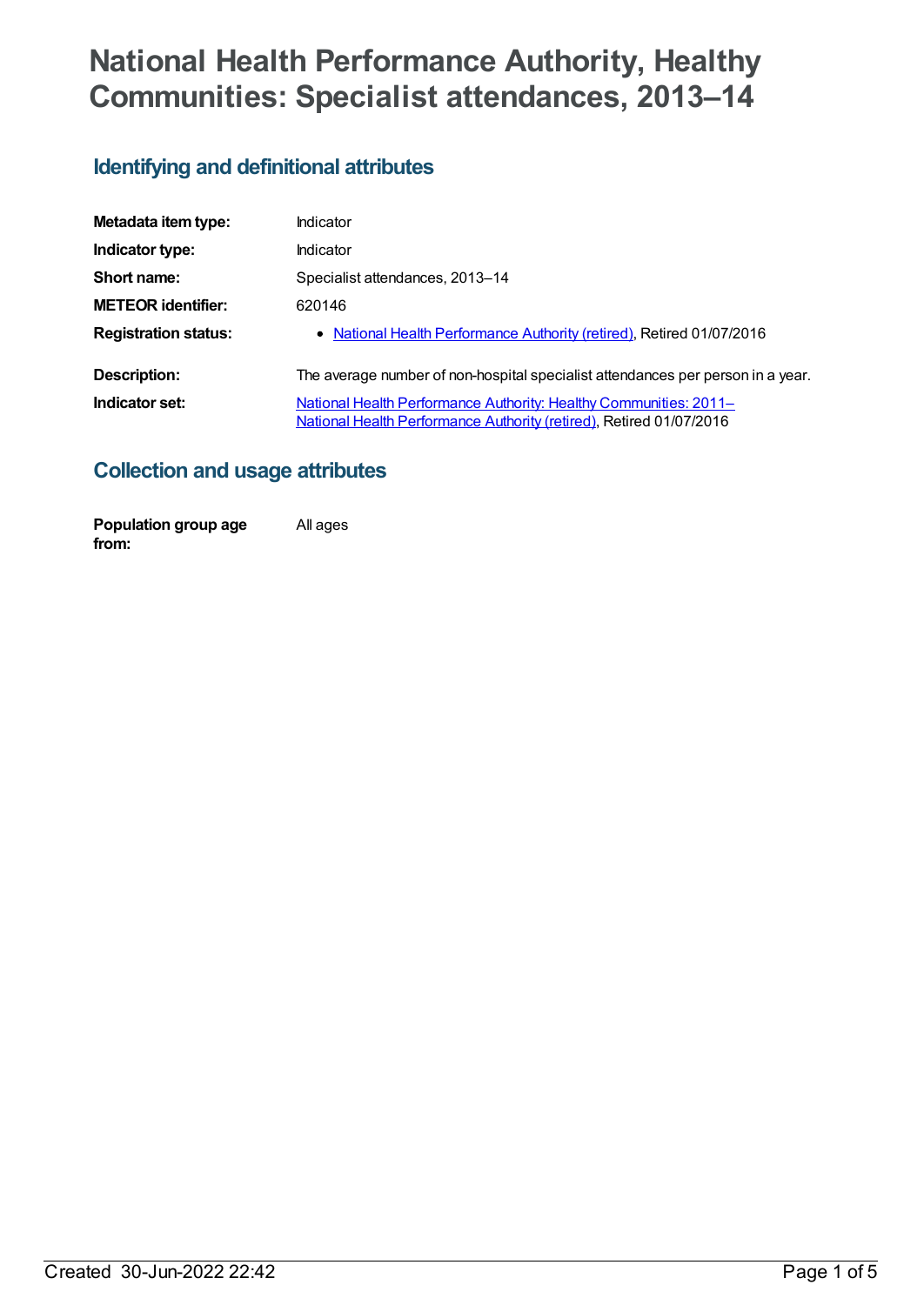Specialist attendances are Medicare benefit funded referred patient/doctor encounters, such as visits, consultations and attendances (including video conferencing), involving medical practitioners who have been recognised as specialists or consultant physicians for Medicare benefits purposes.

Specialist attendances comprise all items in Broad Type of Services Group 'C', as published in official MBS statistics by the Department of Human Services and the Department of Health.

Rates are directly age-standardised to the 2001 Australian population. In undertaking age standardisation of MBS data, the age of each person was determined from the last MBS service of any type, processed by the Department of Human Services in 2013–14. All MBS services for each individual processed in 2013–14, were attributed this age. For MBS data, Primary Health Network (PHN) and SA3 were derived from the enrolment postcode for each person from the last MBS service of any type, processed by the Department of Human Services in 2013–14. All MBS services for each individual processed in 2013–14 were attributed to this postcode. MBS postcode level data were allocated to PHN and SA3 regions using concordance files provided by the Australian Bureau of Statistics (ABS).

SA3 level data for 2013-14 are not directly comparable to previous years due to a change in method for allocating post-office box (PO box) addresses to SA3 geographies. The change in method means that data for people with a PO box postcode recorded as their residential address may be included in SA3 totals.

Individual SA3 level data has been provided for the Northern Territory for 2013-14. Previously, this data was provided at the state level only.

Numerator - Medicare (MBS) data provided by Department of Health for the financial year of processing, 2013–14.

Denominator – Estimated Resident Population at 30 June 2013 provided by ABS.

Data elements used in computing the numerator were MBS item number, age of patient (based on age derived from the last MBS service processed for each individual in 2013–14) and patient enrolment postcode (based on the enrolment postcode from the last MBS service processed for each individual in 2013–14).

Presented as average per person.

Before MBS data are published by NHPA all confidential data cells are suppressed.

The current definition of confidential data is as follows:

- For number of MBS services:
	- if number of services is less than 6 or
		- if number of services is equal to or greater than 6 but
			- one provider provides more than 85% of services or two providers provide more than 90% of services or
			- one patient receives more than 85% of services or two patients receive more than 90 % of services.
- If data on number of services is confidential. corresponding data on other measures such as MBS benefit paid is also

**Computation:** (Numerator ÷ Denominator)

Specialist attendances

Specialist attendances, age-standardised

regarded as confidential.

For more information about age-standardisation, please see:

[/content/index.phtml/itemId/327276](file:///content/327276)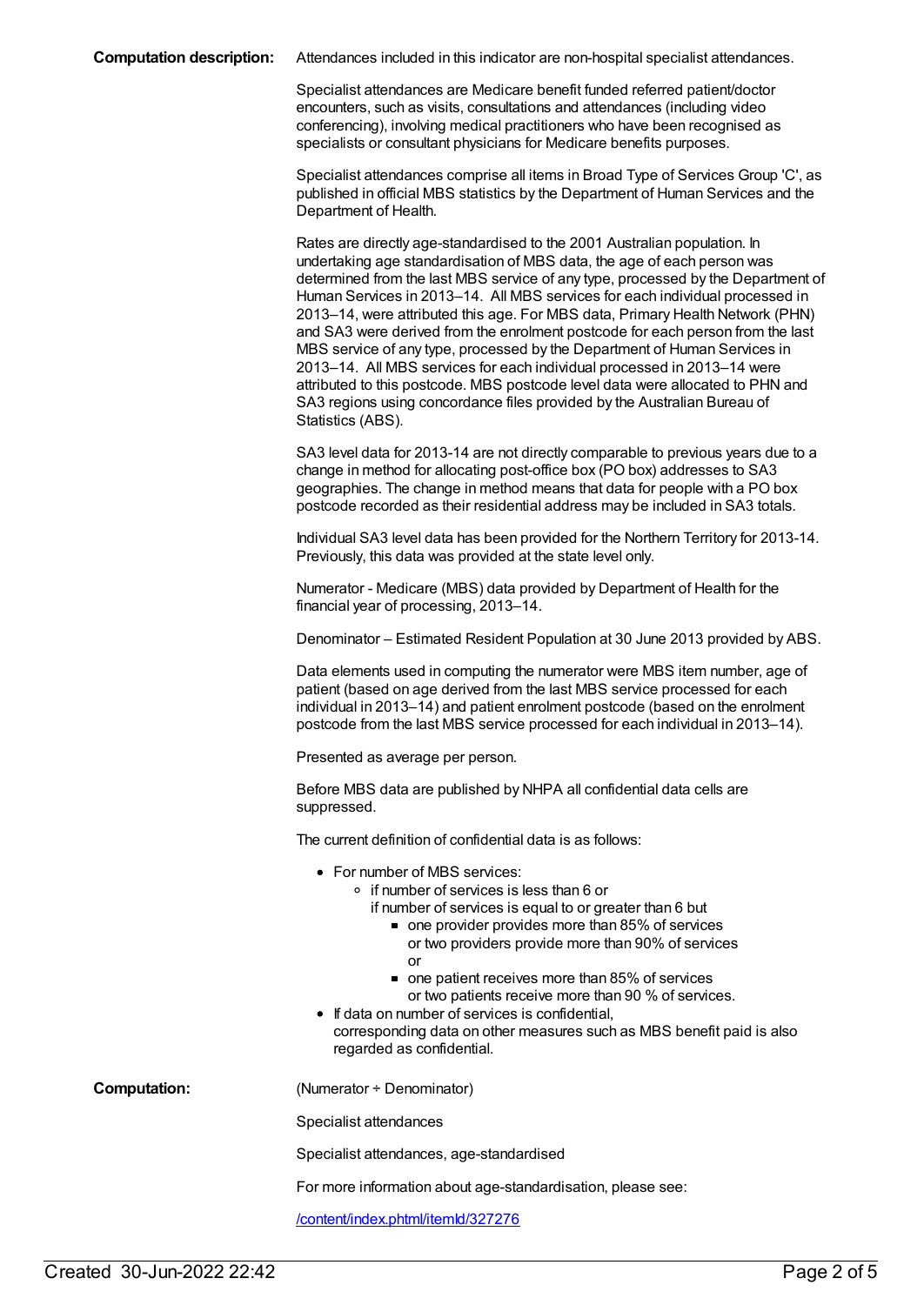| Numerator:                 | Number of specialist attendances (non-hospital) claimed through the Medicare<br>Benefits Schedule (MBS) |  |
|----------------------------|---------------------------------------------------------------------------------------------------------|--|
| Numerator data elements:   | Data Element / Data Set-                                                                                |  |
|                            | Person-age, total years N[NN]                                                                           |  |
|                            | Data Source                                                                                             |  |
|                            | Medicare (MBS) data                                                                                     |  |
|                            | Guide for use                                                                                           |  |
|                            | Data source type: Administrative by-product data                                                        |  |
|                            | Data Element / Data Set-                                                                                |  |
|                            | Person-specialist MBS health assessment indicator, yes/no code N                                        |  |
|                            | <b>Data Source</b>                                                                                      |  |
|                            | Medicare (MBS) data                                                                                     |  |
|                            | Guide for use                                                                                           |  |
|                            | Data source type: Administrative by-product data.                                                       |  |
|                            | Data Element / Data Set-                                                                                |  |
|                            | Service event-Medicare Benefits Schedule (MBS) processing date,<br><b>DDMMYYYY</b>                      |  |
|                            | Data Source                                                                                             |  |
|                            | Medicare (MBS) data                                                                                     |  |
|                            | Guide for use                                                                                           |  |
|                            | Data source type: Administrative by-product data                                                        |  |
| Denominator:               | Total estimated resident population (ERP)                                                               |  |
| Denominator data           | Data Element / Data Set-                                                                                |  |
| elements:                  | Person-estimated resident population of Australia, total people N[N(7)]                                 |  |
|                            | <b>Data Source</b>                                                                                      |  |
|                            | ABS Estimated resident population (total population)                                                    |  |
|                            | Guide for use                                                                                           |  |
|                            | Data source type: Census-based plus administrative data                                                 |  |
| Disaggregation:            | By Primary Health Network areas                                                                         |  |
| <b>Disaggregation data</b> | Data Element / Data Set-                                                                                |  |
| elements:                  |                                                                                                         |  |
|                            | Address-statistical area, level 3 (SA3) code (ASGS 2011) NNNNN                                          |  |
|                            | Data Element / Data Set-                                                                                |  |
|                            | Administrative health region-Primary Health Network identifier, code<br><b>AAANNN</b>                   |  |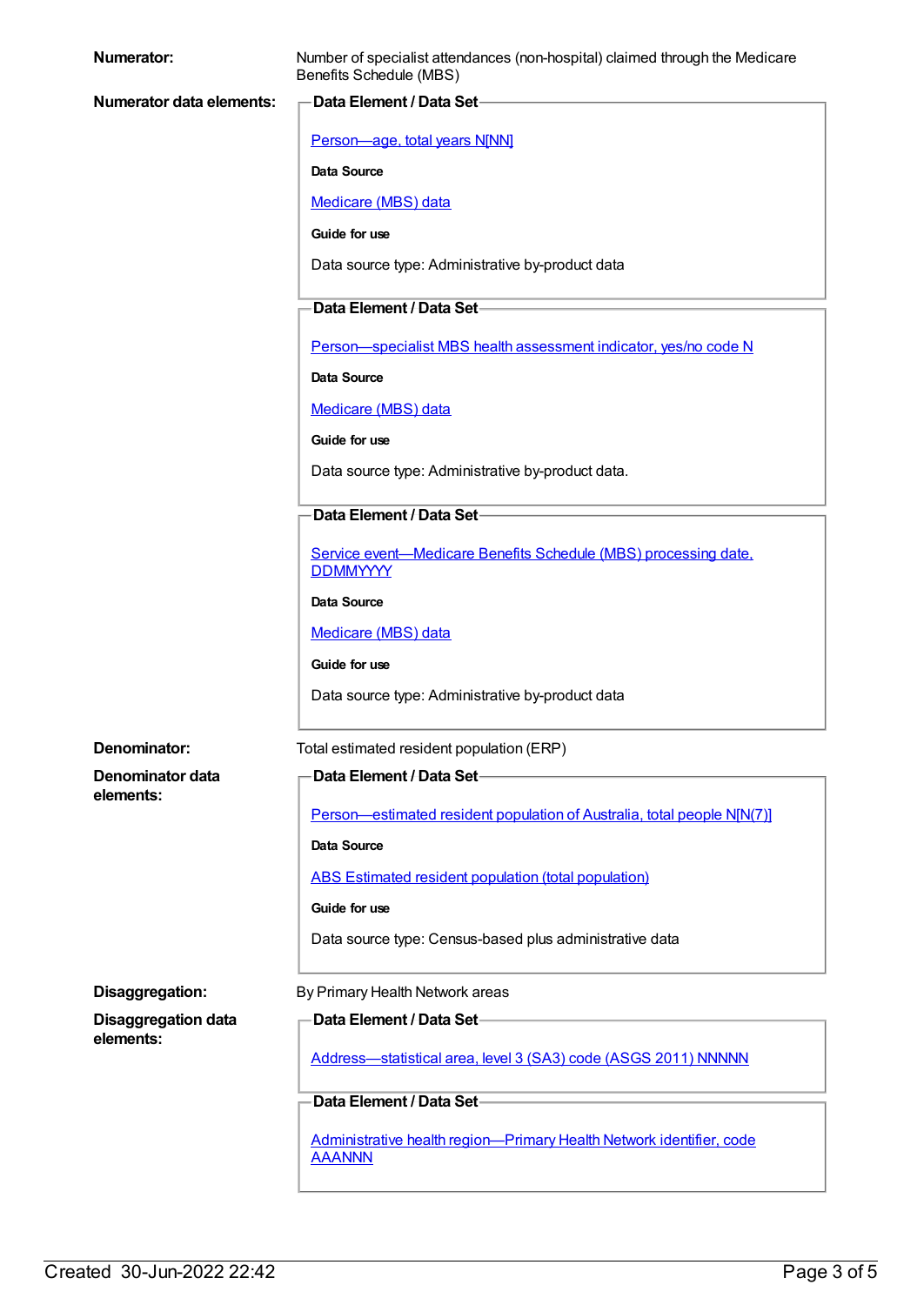**Comments:** The Medicare Benefits Schedule (MBS) has complete coverage of out-of-hospital specialist services with the exception of those involving eligible war veterans and their dependents. For in-hospital services, the MBS covers private services only. As MBS specialist attendances data do not include attendances involving public patients in hospital and public outpatients, MBS specialist attendances data have only been published for non-hospital specialist attendances.

#### **Representational attributes**

| <b>Representation class:</b> | Mean (average) |
|------------------------------|----------------|
| Data type:                   | Real           |
| Unit of measure:             | Person         |
| Format:                      | NNNN N         |

#### **Indicator conceptual framework**

| Framework and | <b>PAF-Equity of access</b> |
|---------------|-----------------------------|
| dimensions:   |                             |

#### **Data source attributes**

| Data sources:                    | <b>Data Source</b>                                       |
|----------------------------------|----------------------------------------------------------|
|                                  | ABS Estimated resident population (total population)     |
|                                  | Frequency                                                |
|                                  | Quarterly                                                |
|                                  | <b>Quality statement</b>                                 |
|                                  | ABS Estimated resident population (total population), QS |
|                                  | Data custodian                                           |
|                                  | <b>Australian Bureau of Statistics</b>                   |
|                                  | <b>Data Source</b>                                       |
|                                  | Medicare (MBS) data                                      |
|                                  | Frequency                                                |
|                                  | Annually                                                 |
|                                  | Data custodian                                           |
|                                  | Department of Health                                     |
| <b>Accountability attributes</b> |                                                          |
|                                  |                                                          |

| <b>Reporting requirements:</b>                         | National Health Performance Agreement-Performance and Accountability<br>Framework |
|--------------------------------------------------------|-----------------------------------------------------------------------------------|
| <b>Organisation responsible</b><br>for providing data: | For MBS data Department of Health                                                 |
|                                                        | For ERP data Australian Bureau of Statistics                                      |
| <b>Accountability:</b>                                 | National Health Performance Authority                                             |
| Release date:                                          | 19/11/2015                                                                        |

#### **Source and reference attributes**

**Submitting organisation:** National Health Performance Authority